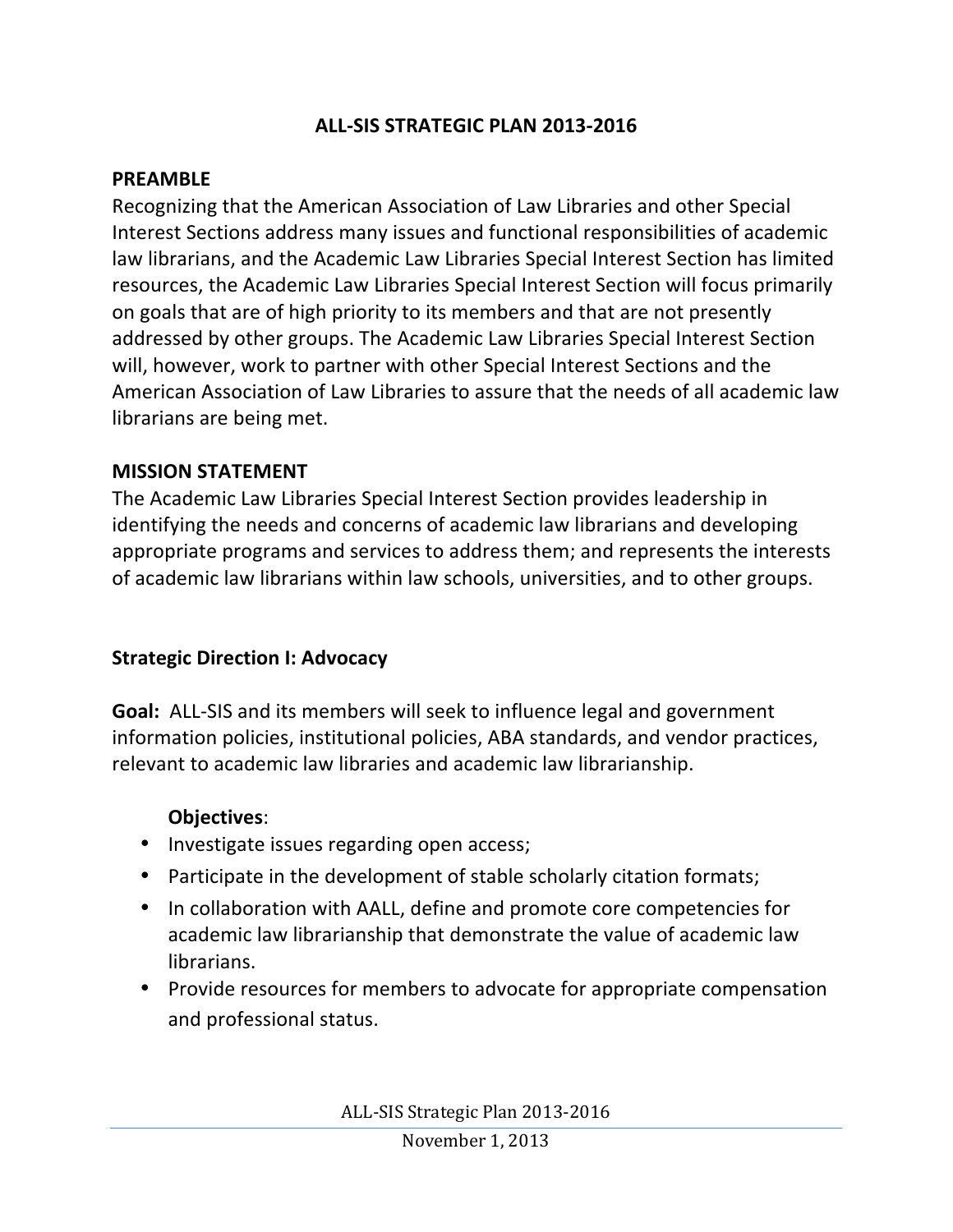• Work through AALL to lobby accrediting agencies for consistent and meaningful library standards, and necessary changes, that take into account format, access, and retention issues; collection policies and practices; and user needs and preferences.

# **Strategic Direction II: Professional Development**

**Goal:** ALL-SIS will provide academic law librarians with opportunities to develop and maintain the skills and knowledge to excel in all professional responsibilities relevant to academic law librarianship in order to best serve the needs of their patrons and stakeholders.

## **Objectives:**

- Provide training and resources to help academic law librarians attain core competencies for academic law librarianship.
- Provide ongoing training and resources to help academic law librarians influence decision-making within their institutions.
- Provide ongoing training and resources for academic law librarians to advocate for the appropriate role of law librarians in the law school curriculum.
- Provide ongoing training and resources for academic law librarians to promote library services and activities to users based on assessments of user perspectives, needs and preferences
- Provide scholarships to participate in professional development activities.
- Work with other relevant Special Interest Sections to ensure ongoing training and resources address the needs of all member librarians, including those responsible fore non-reference/non-research tasks in academic law libraries.